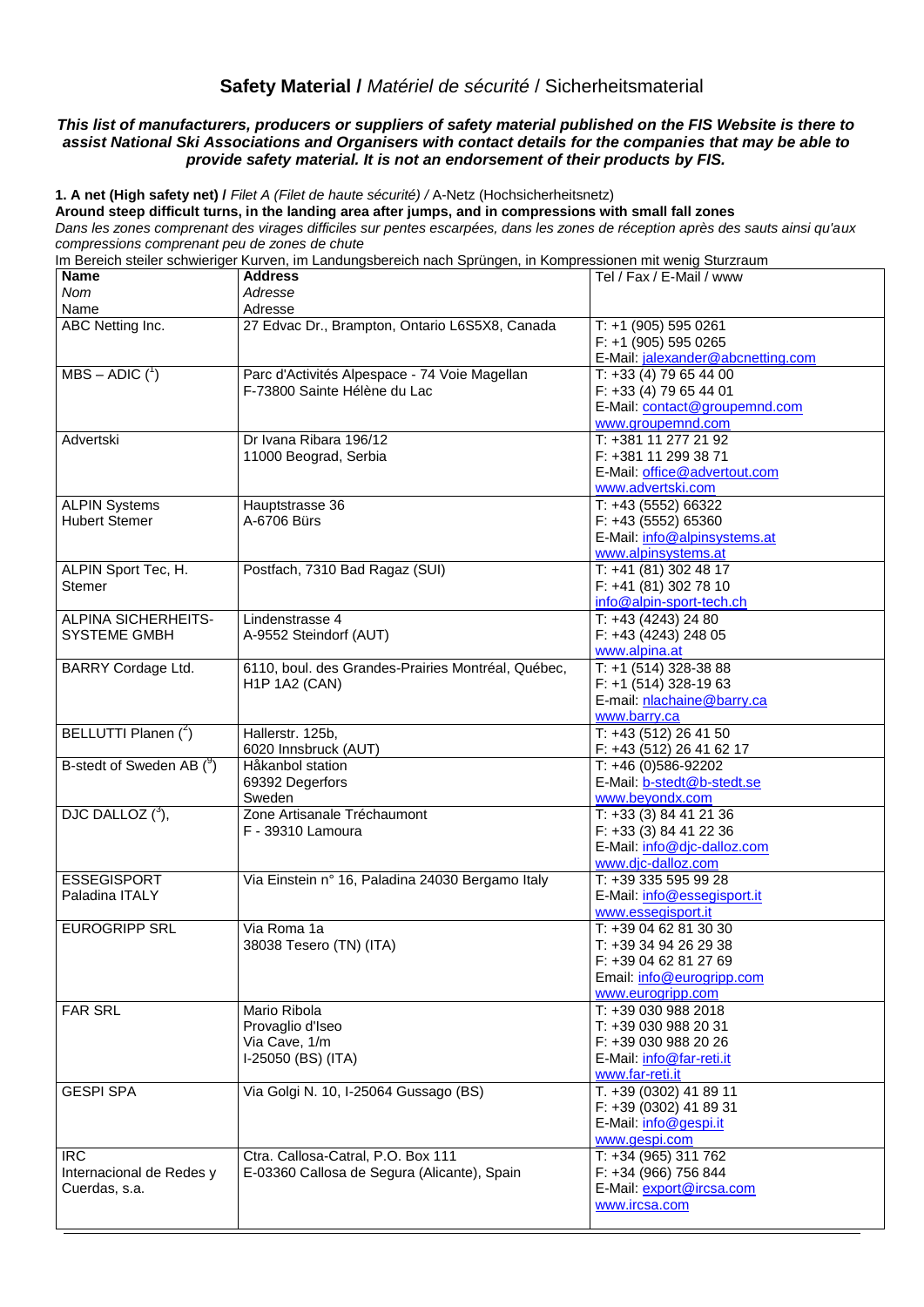| <b>KNICKERBOCKER</b>         | 1-2-25 Sakuranocho-Higashi, Sakai Osaka 590-0924  | T: +81 72228 9710                       |
|------------------------------|---------------------------------------------------|-----------------------------------------|
| TRADING HOUSE,               | Japan                                             | F: +81 722288651                        |
|                              |                                                   | info@knickerbocker.jp                   |
|                              |                                                   | www.knickerbocker.jp                    |
| LISKI S.r.l. $\binom{7}{1}$  | Via Veneto, 8, I-24041 BREMBATE (BG) (ITA)        | T: +39 (035) 482 61 95                  |
|                              |                                                   |                                         |
|                              |                                                   | F: +39 (035) 228 38 18                  |
|                              |                                                   | E-Mail: info@liski.it                   |
|                              |                                                   | www.liski.it                            |
| MEINGAST GesmbH & Co         | Röcklbrunnstr. 11,                                | T: +43 (662) 87 65 76,                  |
| KG.                          | 5020 Salzburg (AUT)                               | F: +43 (662) 87 65 76 47                |
|                              |                                                   | E-Mail: office@meingast.at              |
|                              |                                                   | www.meingast.at                         |
| MEISTER + CIE AG,            | Lützelflühstr. 28, Postfach 180                   | T: +41 (34) 460 55 55                   |
|                              | 3415 Hasle Rüegsau (SUI)                          | $F: +41$ (34) 460 55 50                 |
|                              |                                                   |                                         |
| <b>RELIABLE RACING</b>       | 630 Glen St., Queensbury, NY 12804 New York (USA) | T: +1 (518) 793 05 26                   |
| SUPPLY,                      |                                                   | F: +1 (518) 793 64 91                   |
| <b>ROMBULL AG</b>            | Kirchbergstrasse 105                              | T: +41 (34) 424 16 24                   |
|                              | Postfach 770                                      | F: +41 (34) 424 16 26                   |
|                              | CH-3401 Burgdorf (SUI)                            | M: +41 (79) 457 28 31                   |
|                              |                                                   | E-Mail: juerg.leuenberger@rombull.ch    |
|                              |                                                   | www.rombull.ch/                         |
| ROMBULL Netze GmbH           | Kapsamerstr. 9                                    | T+F: +43 (7247) 6166                    |
|                              | A-4625 Offenhausen (AUT)                          | E-Mail: strasser@safety.at              |
|                              |                                                   | www.rombull.com                         |
|                              |                                                   |                                         |
| SCHAFFNER,                   | Solothurnstrasse 42                               | T: +41 (62) 396 22 44                   |
| Signalisation - Sicherheit - | CH-4702 Oensingen (SUI)                           | F: +41 (62) 396 20 01                   |
| Sécurité                     |                                                   | E-Mail: info@schaffner-signalisation.ch |
|                              |                                                   | www.schaffner-signalisation.ch/         |
| SECOMATE Z.A.                | La prairie, B.P. 20, F-73350 Bozel (FRA)          | T: +33 (479) 22 03 65                   |
|                              |                                                   | F: +33 (479) 22 00 96                   |
| SKIPP $KG(^{8})$             | Schiessstandstrasse 3, I-39040 Montan / BZ (ITA)  | T: +39 (04) 7181 9991                   |
|                              |                                                   | F: +39 (04) 7181 9359                   |
|                              |                                                   |                                         |
|                              |                                                   | E-Mail: skipp@rottensteiner.it          |
|                              |                                                   | www.rottensteiner.it                    |
| S.P.M. $({}^{4})$ S.p.A. -   | Via Provinciale, 26                               | T: +39 (0332) 57 51 91                  |
|                              | I-21030 Brissage (VA) (ITA)                       | F: +39 (0332) 57 65 79                  |
|                              |                                                   | E-Mail: coms@spmspa.it                  |
|                              |                                                   | www.spmspa.it                           |
| STEINBACH ( <sup>6</sup> )   | Alpine Pistenpräpariersysteme,                    | T: +43 (5356) 718 32                    |
|                              | Hartsteinwerk 3,                                  | F: +43 (5356) 722 08                    |
|                              | A-6372 Oberndorf (AUT)                            | E-Mail: steinbach.alpin@tirol.com       |
| <b>TOLDOS SERRANO.</b>       | Carretera Cogullada n. 40                         | T: +34 (976) 47 22 22                   |
|                              |                                                   |                                         |
| $S.L. \Box$                  | 50.014 Zaragoza (SPA)                             | F: +34 (976) 47 12 10                   |
|                              |                                                   |                                         |
| <b>VIDORI SILVANO</b>        | Loc. La Scura                                     | T: +39 (0436) 890 160                   |
| VS SPORT EQUIPMENT           | I-32046 San Vito di Cadore                        | F: +39 (0436) 898 322                   |
|                              |                                                   | Mobile: +39 347 931 62 59               |
|                              |                                                   | E-Mail: info@silvanovidori.it           |
|                              |                                                   | www.silvanovidori.it                    |
| <b>WORLD CUP SUPPLY</b>      | 3 Ely Road, Suite #1                              | T: +1 (802) 333-3711                    |
|                              | Fairlee, Vermont 05055                            | +1 (800) 555 0593                       |
|                              |                                                   |                                         |
|                              | USA                                               | E-Mail: bwilliams@worldcupsupply.com    |
|                              |                                                   | www.worldcupsupply.com                  |

**2. Triangular Net /** *Filet triangulaire /* Dreiecksnetz

**Used to provide protection to small groups of trees, rocks or lift supports** *Utilisés pour couvrir de petits groupes d'arbres, des rochers ou des pylones* Werden verwendet, kleine Baumgruppen, Steine oder Liftstützen abzudecken

| <b>Name</b>                 | <b>Address</b>                            | Tel                      |
|-----------------------------|-------------------------------------------|--------------------------|
| Nom                         | Adresse                                   | Fax                      |
| Name                        | Adresse                                   | E-Mail/www               |
| $MBS - ADIC(^1)$            | see 1 / voir 1 / siehe 1                  | see 1 / voir 1 / siehe 1 |
| <b>ALPIN Systems Stemer</b> | see 1 / voir 1 / siehe 1                  | see 1 / voir 1 / siehe 1 |
| <b>ALPIN Sport Tec</b>      | see 1 / voir 1 / siehe 1                  | see 1 / voir 1 / siehe 1 |
| ALPINA SICHERHEITS-         | see 1 / $\frac{\text{voir}}{1}$ / siehe 1 | see 1 / voir 1 / siehe 1 |
| <b>SYSTEME GMBH</b>         |                                           |                          |
| <b>BARRY</b> cordage ltd    | see 1 / voir 1 / siehe 1                  | see 1 / voir 1 / siehe 1 |
| BELLUTTI (2)                | see 1 / voir 1 / siehe 1                  | see 1 / voir 1 / siehe 1 |
| DJC DALLOZ $(^{3})$         | see 1 / voir 1 / siehe 1                  | see 1 / voir 1 / siehe 1 |
| <b>EUROGRIPP SRL</b>        | see 1 / voir 1 / siehe 1                  | see 1 / voir 1 / siehe 1 |
| <b>FAR SRL</b>              | see 1 / voir 1 / siehe 1                  | see 1 / voir 1 / siehe 1 |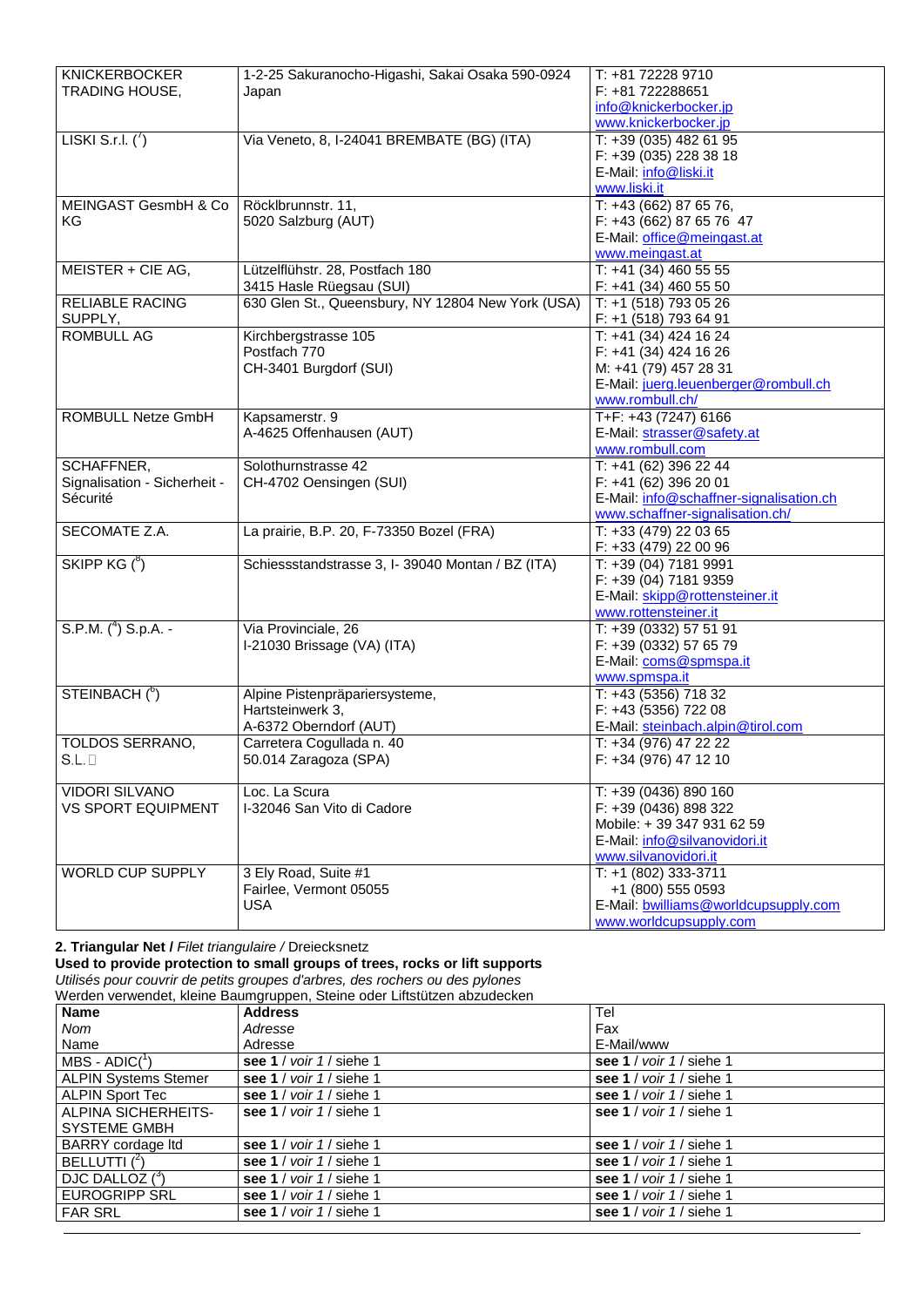| <b>FILMASPORT</b>         | Z.I. B.P. 4, F-14420 Potigny (FRA)               | $T: +33(2)31906255$<br>$F: +33(2)31906434$ |
|---------------------------|--------------------------------------------------|--------------------------------------------|
| <b>GESPI SPA</b>          | see 1 / $\frac{\text{voir}}{1}$ siehe 1          | see 1 / voir 1 / siehe 1                   |
| IRC I. de Redes y         | see 1 / $\frac{\text{voir}}{\text{1}}$ / siehe 1 | see 1 / voir 1 / siehe 1                   |
| Cuerdas, s.a.             |                                                  |                                            |
| <b>KNICKERBOCKER</b>      | see 1 / $\frac{\text{voir}}{\text{1}}$ / siehe 1 | see 1 / voir 1 / siehe 1                   |
| <b>TRADING HOUSE</b>      |                                                  |                                            |
| <b>RELIABLE RACING</b>    | see 1 / voir 1 / siehe 1                         | see 1 / voir 1 / siehe 1                   |
| LISKI S.r.l. $(')$        | see 1 / $\frac{\text{voir}}{1}$ siehe 1          | see 1 / voir 1 / siehe 1                   |
| <b>MEINGAST BETRIEBE</b>  | see 1 / voir 1 / siehe 1                         | see 1 / voir 1 / siehe 1                   |
| <b>MEISTER AG</b>         | see 1 / voir 1 / siehe 1                         | see 1 / voir 1 / siehe 1                   |
| ROMBULL AG                | see 1 / voir 1 / siehe 1                         | see 1 / voir 1 / siehe 1                   |
| ROMBULL Netze GmbH        | see 1 / $\frac{\text{voir}}{1}$ siehe 1          | see 1 / voir 1 / siehe 1                   |
| <b>SCHAFFNER</b>          | see 1 / $\frac{\text{voir}}{1}$ siehe 1          | see 1 / voir 1 / siehe 1                   |
| <b>SECOMATE</b>           | see 1 / voir 1 / siehe 1                         | see 1 / voir 1 / siehe 1                   |
| $S.P.M.$ $(^4)$           | see 1 / voir 1 / siehe 1                         | see 1 / voir 1 / siehe 1                   |
| TOLDOS SERRANO, S.L.      | see 1 / voir 1 / siehe 1                         | see 1 / voir 1 / siehe 1                   |
| <b>VS SPORT EQUIPMENT</b> | see 1 / voir 1 / siehe 1                         | see $1$ / voir $1$ / siehe 1               |
| <b>SILVANO VIDORI</b>     |                                                  |                                            |
| <b>WORLD CUP SUPPLY</b>   | see 1 / voir 1 / siehe 1                         | see 1 / voir 1 / siehe 1                   |

**3. B Net (Safety fence) /** *Filet B (Clôture de sécurité*) / B-Netz (Sicherheitszaun)

**Used where there is a large crash area /** *Utilisée que s'il existe une grande zone de chute /* Kommt zur Anwendung, wenn ein grosser Sturzraum vorhanden ist.

| <b>Name</b>                 | <b>Address</b>                            | Tel                            |
|-----------------------------|-------------------------------------------|--------------------------------|
| <b>Nom</b>                  | Adresse                                   | Fax                            |
| Name                        | Adresse                                   | E-Mail/www                     |
| ABC Netting Inc.            | see 1 / voir 1 / siehe 1                  | see 1 / voir 1 / siehe 1       |
| MBS - ADIC $(^1)$           | see 1 / voir 1 / siehe 1                  | see 1 / voir 1 / siehe 1       |
| <b>ALPIN Systems Stemer</b> | see 1 / voir 1 / siehe 1                  | see 1 / voir 1 / siehe 1       |
| <b>ALPIN Sport Tec</b>      | see 1 / voir 1 / siehe 1                  | see 1 / voir 1 / siehe 1       |
| ALPINA SICHERHEITS-         | see 1 / voir 1 / siehe 1                  | see 1 / voir 1 / siehe 1       |
| <b>SYSTEME GMBH</b>         |                                           |                                |
| <b>BARRY</b> cordage ltd    | see 1 / voir 1 / siehe 1                  | see 1 / voir 1 / siehe 1       |
| BELLUTTI $(^2)$             | see 1 / voir 1 / siehe 1                  | see 1 / voir 1 / siehe 1       |
| <b>B-STEDT OF SWEDEN</b>    | see 1 / voir 1 / siehe 1                  | see 1 / voir 1 / siehe 1       |
| AB $(^{9})$                 |                                           |                                |
| DJC DALLOZ $(^3)$           | see 1 / voir 1 / siehe 1                  | see 1 / voir 1 / siehe 1       |
| <b>EUROGRIPP SRL</b>        | see 1 / voir 1 / siehe 1                  | see 1 / voir 1 / siehe 1       |
| <b>FAR SRL</b>              | see 1 / $\frac{\text{voir}}{1}$ siehe 1   | see 1 / voir 1 / siehe 1       |
| <b>FILMASPORT</b>           | see $2 /$ voir $2 /$ siehe $2$            | see $2 /$ voir $2 /$ siehe $2$ |
| <b>GESPI SPA</b>            | see 1 / $\frac{\text{voir}}{1}$ / siehe 1 | see 1 / voir 1 / siehe 1       |
| <b>IRC I. de Redes y</b>    | see 1 / voir 1 / siehe 1                  | see 1 / voir 1 / siehe 1       |
| Cuerdas, s.a.               |                                           |                                |
| <b>KNICKERBOCKER</b>        | see 1 / voir 1 / siehe 1                  | see 1 / voir 1 / siehe 1       |
| <b>TRADING HOUSE</b>        |                                           |                                |
| LISKI S.r.I. $(')$          | see 1 / voir 1 / siehe 1                  | see 1 / voir 1 / siehe 1       |
| <b>MEINGAST BETRIEBE</b>    | see 1 / voir 1 / siehe 1                  | see 1 / voir 1 / siehe 1       |
| MEISTER + CIE AG            | see 1 / voir 1 / siehe 1                  | see 1 / voir 1 / siehe 1       |
| <b>RELIABLE RACING</b>      | see 1 / voir 1 / siehe 1                  | see 1 / voir 1 / siehe 1       |
| <b>ROMBULL AG</b>           | see 1 / voir 1 / siehe 1                  | see 1 / voir 1 / siehe 1       |
| <b>ROMBULL Netze GmbH</b>   | see 1 / voir 1 / siehe 1                  | see 1 / voir 1 / siehe 1       |
| <b>SCHAFFNER</b>            | see 1 / voir 1 / siehe 1                  | see 1 / voir 1 / siehe 1       |
| <b>SECOMATE</b>             | see 1 / voir 1 / siehe 1                  | see 1 / voir 1 / siehe 1       |
| <b>SKIPP KG</b>             | see 1 / voir 1 / siehe 1                  | see 1 / voir 1 / siehe 1       |
| S.P.M. $(^4)$               | see 1 / voir 1 / siehe 1                  | see 1 / voir 1 / siehe 1       |
| TOLDOS SERRANO, S.L.        | see 1 / voir 1 / siehe 1                  | see 1 / voir 1 / siehe 1       |
| <b>VS SPORT EQUIPMENT</b>   | see 1 / voir 1 / siehe 1                  | see 1 / voir 1 / siehe 1       |
| <b>SILVANO VIDORI</b>       |                                           |                                |
| <b>WORLD CUP SUPPLY</b>     | see 1 / $\frac{\text{voir}}{1}$ siehe 1   | see 1 / voir 1 / siehe 1       |

**4. Slip Sheet /** *Bâche de protection /* Abweis-plane / Vexar Plastic Netting (only manufactured by DuPond)

**Slip sheets are produced in different tensile strengths and cut restistancesm /** *Il existe des bâches de protection avec différentes résistances /* Es gibt Abweisplanen mit unterschiedlicher Reissfestigkeit und Schnittfestigkeit.

| <b>Name</b>                 | amondinos regionarioco / Eo gibt / ibweigpianen mit amongomeanonen regionegienen and Ochimiticotiqient.<br><b>Address</b> | Tel                                              |
|-----------------------------|---------------------------------------------------------------------------------------------------------------------------|--------------------------------------------------|
| Nom                         | Adresse                                                                                                                   | Fax                                              |
| Name                        | Adresse                                                                                                                   | E-Mail/www                                       |
| MBS - ADIC $(^{1}$          | see 1 / voir 1 / siehe 1                                                                                                  | see 1 / $\frac{1}{3}$ voir 1 / siehe 1           |
| <b>ALPIN Systems Stemer</b> | see 1 / $\frac{\text{voir}}{1}$ siehe 1                                                                                   | see 1 / $\frac{\text{voir}}{\text{1}}$ / siehe 1 |
| ALPIN Sport Tec             | see 1 / $\frac{\text{voir}}{1}$ siehe 1                                                                                   | see 1 / voir 1 / siehe 1                         |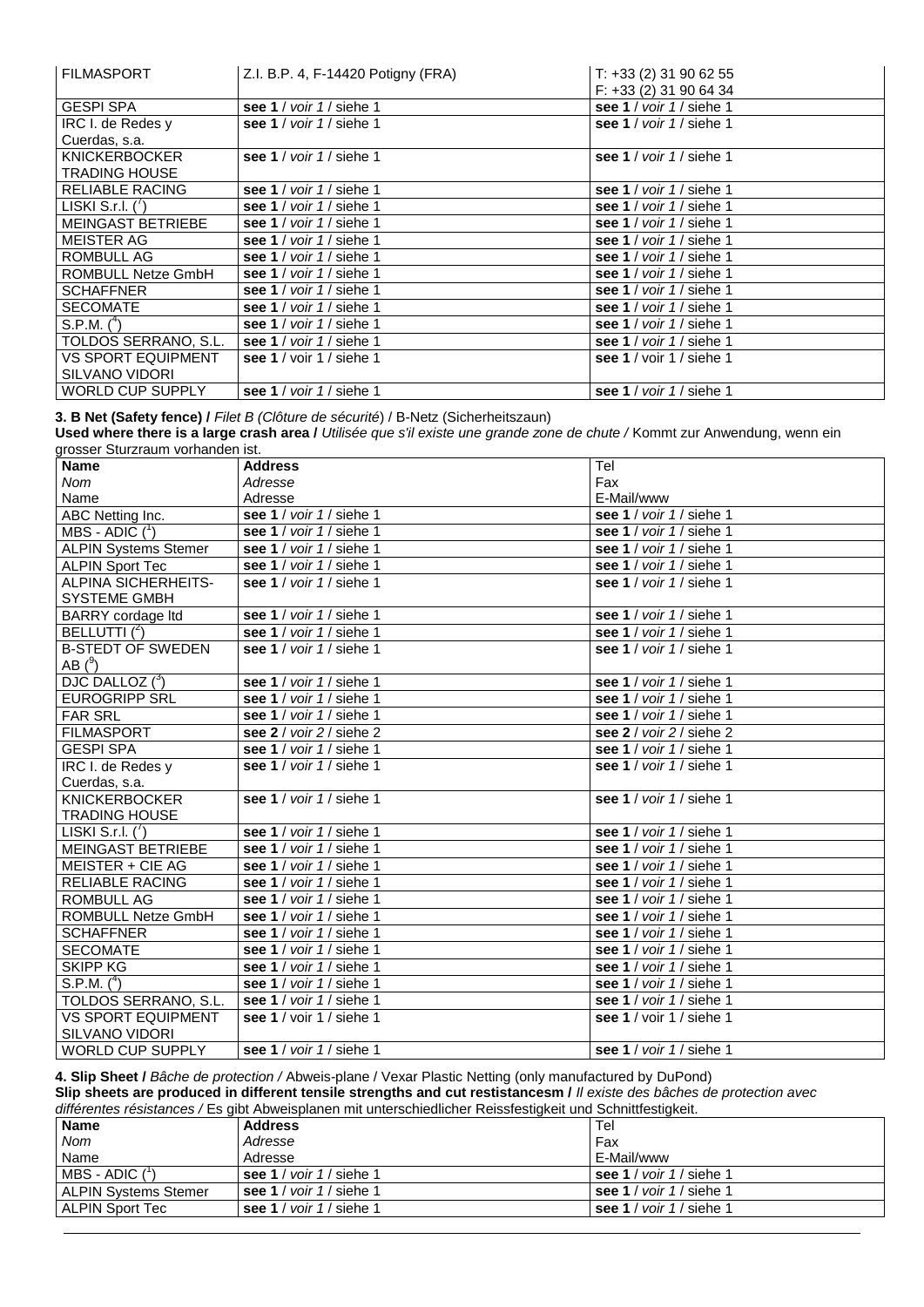| ALPINA SICHERHEITS-         | see 1 / $\frac{\text{voir}}{\text{1}}$ / siehe 1        | see 1 / $\frac{\text{voir}}{1}$ siehe 1 |
|-----------------------------|---------------------------------------------------------|-----------------------------------------|
| <b>SYSTEME GMBH</b>         |                                                         |                                         |
| <b>BARRY</b> cordage ltd    | see 1 / voir 1 / siehe 1                                | see 1 / voir 1 / siehe 1                |
| BELLUTTI $(^2)$             | see 1 / voir 1 / siehe 1                                | see 1 / voir 1 / siehe 1                |
| DJC DALLOZ ( <sup>3</sup> ) | see 1 / voir 1 / siehe 1                                | see 1 / voir 1 / siehe 1                |
| <b>DUPONT CANADA INC</b>    | Mr. Alan Jeffs, 201 South Blair Street, Whitby, Ontario | $T: +1$ (905) 666 71 42                 |
|                             | LIN 5S6 (CAN)                                           | $F: +1$ (905) 666 70 41                 |
| <b>EUROGRIPP</b>            | see 1 / voir 1 / siehe 1                                | see 1 / voir 1 / siehe 1                |
| <b>GESPI SPA</b>            | see 1 / voir 1 / siehe 1                                | see 1 / voir 1 / siehe 1                |
| <b>KNICKERBOCKER</b>        | see 1 / voir 1 / siehe 1                                | see 1 / voir 1 / siehe 1                |
| <b>TRADING HOUSE</b>        |                                                         |                                         |
| LISKI S.r.l. $(')$          | see 1 / voir 1 / siehe 1                                | see 1 / voir 1 / siehe 1                |
| <b>MEINGAST BETRIEBE</b>    | see 1 / $\frac{\text{voir}}{1}$ siehe 1                 | see 1 / voir 1 / siehe 1                |
| <b>RELIABLE RACING</b>      | see 1 / $\frac{\text{voir}}{\text{1}}$ siehe 1          | see 1 / voir 1 / siehe 1                |
| ROMBULL AG                  | see 1 / voir 1 / siehe 1                                | see 1 / voir 1 / siehe 1                |
| <b>SKIPP KG</b>             | see 1 / voir 1 / siehe 1                                | see 1 / voir 1 / siehe 1                |
| S.P.M. $(^4)$               | see 1 / $\frac{\text{voir}}{1}$ siehe 1                 | see 1 / voir 1 / siehe 1                |
| TOLDOS SERRANO, S.L.        | see 1 / voir 1 / siehe 1                                | see 1 / voir 1 / siehe 1                |
| <b>VS SPORT EQUIPMENT</b>   | see $1$ / voir $1$ / siehe 1                            | see $1$ / voir $1$ / siehe 1            |
| <b>SILVANO VIDORI</b>       |                                                         |                                         |
| <b>WORLD CUP SUPPLY</b>     | see 1 / voir 1 / siehe 1                                | see 1 / $\frac{\text{voir}}{1}$ siehe 1 |

**5. Cushioning Material /** *Matériel de rembourrage /* Polstermaterial

**Areas with trees, rocks, iron supports, snow making equipment guarded by safety fences and high safety nets should be protected with these materials /** *Les endroits protégés par des clôtures de sécurité ou des filets de haute sécurité ainsi que les endroits où il y a des arbres, rochers, potences métalliques et canons à neige, sont protégés avec ce matériel.* Mit Sicherheitszäunen oder Hochsicherheisnetzen abgesicherte Stellen wie Bäume, Felsen, Eisenstützen und Schneekanonen werden mit diesen Materialien abgedeckt.

| , or aon nin, arooon, matorialion abgoaoont. |                                     |                                          |
|----------------------------------------------|-------------------------------------|------------------------------------------|
| <b>Name</b>                                  | <b>Address</b>                      | Tel                                      |
| Nom                                          | Adresse                             | Fax                                      |
| Name                                         | Adresse                             | E-Mail/www                               |
| <b>ADAMOLI Resine</b>                        | Via Monte Grappa 36,                | T: +39 (331) 99 91 11                    |
| Sintetiche                                   | I-21040 Carnago (Varese) (ITA)      | F: +39 (331) 99 32 49                    |
|                                              |                                     |                                          |
| MBS - ADIC $(1)$                             | see 1 / voir 1 / siehe 1            | see 1 / voir 1 / siehe 1                 |
| <b>ADVERTSKI</b>                             | see 1 / voir 1 / siehe 1            | see 1 / voir 1 / siehe 1                 |
| ALPINA SICHERHEITS-                          | see 1 / voir 1 / siehe 1            | see 1 / voir 1 / siehe 1                 |
| SYSTEME GMBH                                 |                                     |                                          |
| <b>ALPIN Systems Stemer</b>                  | see 1 / voir 1 / siehe 1            | see 1 / voir 1 / siehe 1                 |
| <b>ALPIN Sport Tec</b>                       | see 1 / voir 1 / siehe 1            | see 1 / voir 1 / siehe 1                 |
| ASP SUBOS, a.s.                              | Gorkého 17                          | T: +420 (5) 41.21.16.70                  |
|                                              | 60200 Brno (CZE)                    | F: +420 (5) 41 24 53 46, (5) 41 21 16 70 |
|                                              |                                     | subos@bm.ipex.cz                         |
|                                              |                                     | www.asp-subos.cz                         |
| BARRY cordage Itd                            | see 1 / voir 1 / siehe 1            | see 1 / voir 1 / siehe 1                 |
| BELLUTTI $(^2)$                              | see 1 / voir 1 / siehe 1            | see 1 / voir 1 / siehe 1                 |
| DJC DALLOZ $(^{3})$                          | see 1 / voir 1 / siehe 1            | see 1 / voir 1 / siehe 1                 |
| <b>ESSEGI</b> snc                            | Andrea Semola & Pierangelo Gabrieli | T: +39 (0437) 82 848                     |
|                                              | Via Feltre 42                       | F: +39 (0437) 83 85 80                   |
|                                              | I-32036 Sedico (BL)                 | essegitaly@libero.it                     |
|                                              |                                     | www.essegitaly.com                       |
| <b>EUROGRIPP SRL</b>                         | see 1 / voir 1 / siehe 1            | see 1 / voir 1 / siehe 1                 |
| <b>GESPI SPA</b>                             | see 1 / voir 1 / siehe 1            | see 1 / voir 1 / siehe 1                 |
| IRC I. de Redes y                            | see 1 / voir 1 / siehe 1            | see 1 / voir 1 / siehe 1                 |
| Cuerdas, s.a.                                |                                     |                                          |
| <b>KNICKERBOCKER</b>                         | see 1 / voir 1 / siehe 1            | see 1 / voir 1 / siehe 1                 |
| <b>TRADING HOUSE</b>                         |                                     |                                          |
| LISKI S.r.l. $\binom{7}{1}$                  | see 1 / voir 1 / siehe 1            | see 1 / voir 1 / siehe 1                 |
| <b>MEINGAST BETRIEBE</b>                     | see 1 / voir 1 / siehe 1            | see 1 / voir 1 / siehe 1                 |
| <b>RELIABLE RACING</b>                       | see 1 / voir 1 / siehe 1            | see 1 / voir 1 / siehe 1                 |
| <b>SUPPLY</b>                                |                                     |                                          |
| <b>SCHAFFNER</b>                             | see 1 / voir 1 / siehe 1            | see 1 / voir 1 / siehe 1                 |
| <b>SECOMATE</b>                              | see 1 / voir 1 / siehe 1            | see 1 / voir 1 / siehe 1                 |
| <b>SKIPP KG</b>                              | see 1 / voir 1 / siehe 1            | see 1 / voir 1 / siehe 1                 |
| S.P.M. $(^{4})$                              | see 1 / voir 1 / siehe 1            | see 1 / voir 1 / siehe 1                 |
| TOLDOS SERRANO, S.L.                         | see 1 / voir 1 / siehe 1            | see 1 / voir 1 / siehe 1                 |
| <b>VS SPORT EQUIPMENT</b>                    | see 1 / voir 1 / siehe 1            | see 1 / voir 1 / siehe 1                 |
| <b>SILVANO VIDORI</b>                        |                                     |                                          |
| WORLD CUP SUPPLY                             | see 1 / voir 1 / siehe 1            | see 1 / voir 1 / siehe 1                 |
|                                              |                                     |                                          |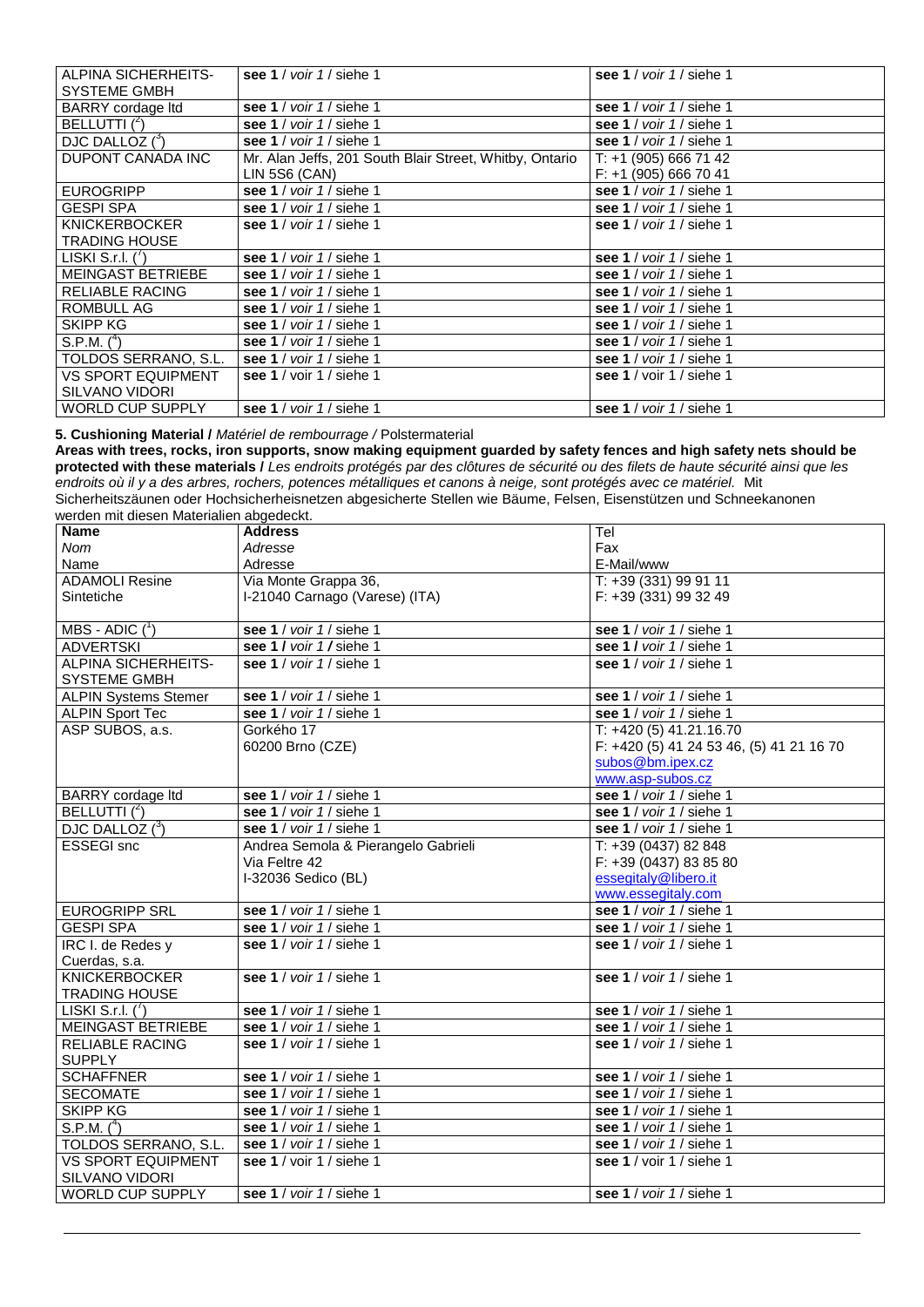## **6. Air System**

**For the finish area /** *Pour l'aire d'arrivée /* Für den Zielraum

| <b>Name</b>                 | <b>Address</b>                            | Tel                                              |
|-----------------------------|-------------------------------------------|--------------------------------------------------|
| Nom                         | Adresse                                   | Fax                                              |
| Name                        | Adresse                                   | E-Mail/www                                       |
| $MBS - ADIC$ ( $')$         | see 1 / voir 1 / siehe 1                  | see 1 / voir 1 / siehe 1                         |
| <b>ADAMOLI: Resine</b>      | see $5 /$ voir $5 /$ siehe $5$            | see $5 /$ voir $5 /$ siehe $5$                   |
| Sintetiche                  |                                           |                                                  |
| ADVERTSKI                   | see 1 / voir 1 / siehe 1                  | see 1 / voir 1 / siehe 1                         |
| <b>ALPINA SICHERHEITS-</b>  | see 1 / voir 1 / siehe 1                  | see 1 / voir 1 / siehe 1                         |
| <b>SYSTEME GMBH</b>         |                                           |                                                  |
| <b>ALPIN Systems Stemer</b> | see 1 / voir 1 / siehe 1                  | see 1 / voir 1 / siehe 1                         |
| <b>ALPIN Sport Tec</b>      | see 1 / $\frac{\text{voir}}{1}$ siehe 1   | see 1 / $\frac{\text{voir}}{1}$ siehe 1          |
| Bellutti Planen GmbH        | see 1 / voir 1 / siehe 1                  | see 1 / voir 1 / siehe 1                         |
| (Producer)                  |                                           |                                                  |
| DJC DALLOZ (3)              | see 1 / voir 1 / siehe 1                  | see 1 / voir 1 / siehe 1                         |
| <b>KNICKERBOCKER</b>        | see $1$ / voir $1$ / siehe 1              | see $1$ / voir $1$ / siehe 1                     |
| <b>TRADING HOUSE</b>        |                                           |                                                  |
| LISKI S.r.l. $(')$          | see 1 / voir 1 / siehe 1                  | see 1 / voir 1 / siehe 1                         |
| S.P.M. (4)                  | see 1 / $\frac{\text{voir}}{1}$ / siehe 1 | see 1 / voir 1 / siehe 1                         |
| <b>VS SPORT EQUIPMENT</b>   | see $1$ / voir $1$ / siehe 1              | see $1$ / voir $1$ / siehe 1                     |
| SILVANO VIDORI              |                                           |                                                  |
| <b>WORLD CUP SUPPLY</b>     | see 1 / $\frac{\text{voir}}{1}$ siehe 1   | see 1 / $\frac{\text{voir}}{\text{1}}$ / siehe 1 |

#### **7. Snow hardener**

**Preparation of piste for racing** / *Préparation des pistes de course /* Rennmässige Pistenpräparierung

| <b>Name</b>   | <b>Address</b>             | Tel                   |
|---------------|----------------------------|-----------------------|
| <b>Nom</b>    | Adresse                    | Fax                   |
| Name          | Adresse                    | E-Mail/www            |
| <b>GEREMA</b> | Hr. Eberle, Stelzerstr. 5  | T:+43 (732) 73 26 09  |
|               | A-4020 Linz. Austria (AUT) | F: +43 (732) 73 92 93 |

### **8. Water Injection Beam /** *Faisceau à jet d'eau /* Injektionssprühbalken

**Grooming system for Alpine Ski Trails /** *Nouveau système pour la préparation des pistes de ski alpines /* Neuartiges Pistenpräparierungssystem für die alpinen Skipisten

| PISTERIPIADALIERURUSSYSTERIT TUR QIE AIDIREIT SKIPISTERI |                                         |                          |
|----------------------------------------------------------|-----------------------------------------|--------------------------|
| <b>Name</b>                                              | <b>Address</b>                          | Tel                      |
| Nom                                                      | Adresse                                 | Fax                      |
| Name                                                     | Adresse                                 | E-Mail/www               |
| STEINBACH ( <sup>6</sup> )                               | see 1 / $\frac{\text{voir}}{1}$ siehe 1 | see 1 / voir 1 / siehe 1 |
| ALPINA SICHERHEITS-<br><b>SYSTEME GMBH</b>               | see 1 / $\frac{\text{voir}}{1}$ siehe 1 | see 1 / voir 1 / siehe 1 |
| <b>ALPIN Systems Stemer</b>                              | see 1 / voir 1 / siehe 1                | see 1 / voir 1 / siehe 1 |

#### **9. Miscellaneous /** *Divers* / Verschiedenes

| Name / Nom / Name               | <b>Product / Produit / Produkt</b>                                                                           |
|---------------------------------|--------------------------------------------------------------------------------------------------------------|
| $MBS - ADIC$ ( $\binom{1}{1}$ ) | MBS-ADIC rental service: finish area, slope air pads, A, B, C nets, slalom poles, Start Tent, Tent,          |
|                                 | sliding panels, finish line support banner, etc.                                                             |
| ABC Netting Inc.                | Pop nets                                                                                                     |
| ALPINA SICHERHEITS-             | Alpina Safety Rental Package: Included is planning, manufacture and installation of complete racing          |
| <b>SYSTEME GMBH</b>             | equipment.                                                                                                   |
|                                 |                                                                                                              |
| <b>ALPIN Systems Stemer</b>     | Startzelt, Supportbanner, Hydro - Netzwickelmaschine                                                         |
| DJC-DALLOZ ( <sup>3</sup> )     | DJC DALLOZ rental service: finish area, slope air pads, A, B, C nets, slalom poles, Start tent, Tent,        |
|                                 | sliding panels, finish line support banner, etc.                                                             |
| <b>EUROGRIPP SRL</b>            | Rental material; fixed and jointed slalom poles, A, B, C nets, Limit Fence, foam rubber mattresses,          |
|                                 | Start/Arrival Tent, sliding net                                                                              |
| LISKI S.r.I.                    | LISKI Rental material; fixed and jointed slalom poles, A, B, C nets, Limit Fence, Air and foam rubber        |
|                                 | mattresses, Start/Arrival Tent, sliding net, etc. including staff for planning, installation and management. |
| S.P.M. $(^4)$                   | SPM Rental Service including finish area and slope air pads, A, B, C nets, sliding panels, slalom poles,     |
|                                 | start tunnels, etc.                                                                                          |
| <b>B-STEDT OF SWEDEN</b>        | <b>B-STEDT OF SWEDEN</b> including A, B, C-nets, slip sheets, slalom poles, start tents                      |
| AB $(^{\circ})$                 |                                                                                                              |

**10. Representatives /** *Représentants /* Vertretungen

## ( 1 ) **MBS-ADIC**:

| AND | Parc d'activités Alpespace, 74 Voie Magellan, 73800 Sainte Hélène du Lac, France T.+33 (4) 79 65 44 00, F.+33 (4) 79 65 |
|-----|-------------------------------------------------------------------------------------------------------------------------|
|     | 44 01 contact@groupemnd.com, www.groupemnd.com                                                                          |

ARG M. Thibaut Rogier, Barrio los Robles, Iote 27, San Martin de los Andes, 8370 NE, Argentina, [cedric@kairn.com,](mailto:cedric@kairn.com) [thibautrogier@yahoo.com.ar](mailto:thibautrogier@yahoo.com.ar)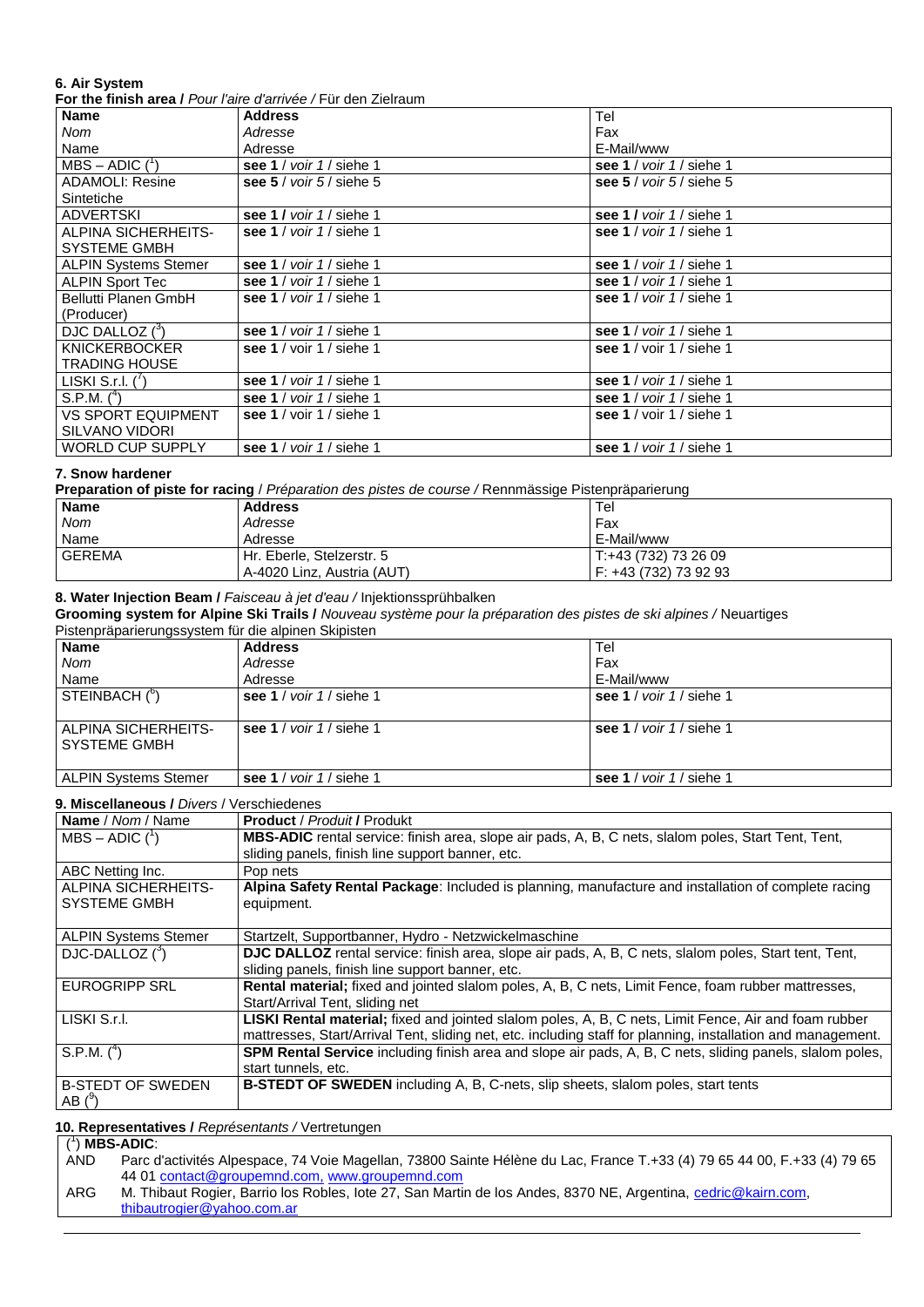| AUT                      | INTERFAB Snowbusiness GmbH, Hans-Maier-Strasse 9, 6020 Innsbruck, Austria, T. +43 (512)343 839, F +43 (512) 343<br>8393, snow@interfab.at, www.interfab.at                                                                     |
|--------------------------|--------------------------------------------------------------------------------------------------------------------------------------------------------------------------------------------------------------------------------|
| <b>BUL</b>               | East West Capital Group Ltd., 81 Bulgaria Blvd., 2000 Samokov, Bulgaria, T. +359 (722) 66492, F +359 (722) 66872,                                                                                                              |
| <b>CHI</b>               | office@wecg.eu, www.ewcg.eu<br>PUCARA S.A., Bilbao Nr. 523 Providencia, Santiago, Chile, T. +56 (2) 223 6167, F +56 (2) 343 3581, jsaez@pucara-sa.cl                                                                           |
| CZE/                     | www.pucara-sa.cl<br>Matus Lörinicik - OL TRADE s.r.o., Galvaniho 12, 82104 Bratislava, T. +42 124 341 40 39, F. +42 124 341 40 43,                                                                                             |
| <b>SVK</b><br><b>GER</b> | oltrade@oltrade.sk, matus.lorincik@oltrade.sk<br>INTERFAB Snowbusiness GmbH, Hans-Maier-Strasse 9, A-6020 Innsbruck, T. +43 512 343 839, F. +43 512 343 8393,                                                                  |
| ITA                      | snow@interfab.at, www.interfab.at<br>OBIETTIVO NEVE, Via Pordoi 8, 20019 Settimo Mllanese, Italia, T. +39 (02) 335 02446, F. (39 (02) 936 50 409,                                                                              |
| KAZ                      | info@obiettivoneve.it, www.obiettivoneve.it<br>GORIMPEX GROUP, 8 Marta St. 10, 127083 Moscow, T: +7 495 223 69 24, F. +7 495 223 85 09 info@gorimpex.ru,                                                                       |
| <b>NZE</b>               | www.gorimpex.ru<br>Ski Industries Ltd, 304 Cashel Street, P.O. Box 17662 Christchurch 8840, T. +64 3 358 1902 F: +64 3 358 1903                                                                                                |
| <b>NOR</b>               | ben@ski-industries.co.nz<br>Antra, Industriveien 8, N-1473 Lorenskog, T: +47 67 92 00 90, F: +47 67 97 32 32, firmapost@antra.no www.antra.no                                                                                  |
| POL                      | ELSTER, ul. Wegierska 148D, 33-300 Nowy Sacz, Pologne, T: +48 (184) 42 94 82, F +48 (184) 42 94 82,<br>info@elster.com.pl, www.elster.com.pl                                                                                   |
| <b>RUS</b><br><b>SLO</b> | Gorimpex Group, 8 Marta St. 10, 127083, T: +7 495 223 69 24, F: +7 495 645 85 09 info@gorimpex.ru www.gorimpex.ru<br>MBS-ADIC, Parc d'Activités Alpespace, 74 Voie Magellan, 73800 Sainte Hélène du Lac, T: +33 4 79 65 44 00, |
|                          | F: +33 4 79 65 44 01 contact@groupemnd.com www.groupemnd.com                                                                                                                                                                   |
| <b>SPA</b>               | Tecniques de Muntanya S. L., C/Els Coms, s/n, 17537 La Molina, T: +34 972 89 21 38, F: +34 972 89 28 00,<br>tecniques@tecmun.cat www.tecmun.com                                                                                |
| SUI                      | OEHRLI ROLAND, Garage Windlin, 6064 Kern, Suisse, T: +41 41 666 01 01, F +41 56 666 22 72, www.windlin.ch<br>roland.oehrli@bluewin.ch                                                                                          |
| SUI                      | Services Techniques Alpins, Case Postale, 1933 Sembrancher, T: +41 27 780 11 80, F. +41 27 780 11 81, info@stasa.ch<br>www.stasa.ch                                                                                            |
| SUI                      | OBIETTIVO NEVE, Via Pordoi 8, 20019 Settimo Mllanese, Italia, T. +39 (02) 335 02446, F. (39 (02) 936 50 409,<br>info@obiettivoneve.it, www.obiettivoneve.it                                                                    |
| SWE                      | VINTERTEKNIK SUNDSVALL AB, Stuvarvägen 7, 85229 Sundsval, Sweden, T. +46 (60) 172150, F. +46 (60) 173508,<br>kathrin@vinterteknik.se, www.vinterteknik.se                                                                      |
| <b>USA</b>               | High Angle Construction Inc, 11200 Donner Pass Rd, #126, Truckee, CA 96161, T+F: +1 530 426 32 26<br>highangle@charter.net ericlieberman@earthlink.net                                                                         |
| $(2)$ BELLUTTI:          |                                                                                                                                                                                                                                |
| AUT<br>SUI               | Fa. ESSLMAIER, Grabenbauernweg 28A, A-5020 Salzburg, T: +43 (662) 505 10, F: +43 (662) 454 02<br>MEISTER + CIE AG, Lützelflühstr. 28, Postfach 180, 3415 Hasle Rüegsau, T: +41 (34) 460 55 55                                  |
| <b>FRA</b>               | $F: +41(34)4605550$<br>Fa. IDM (Industrie développement montagne), 7 rue de snasy, F-74600 Seynod, T: +33 (450) 52 39 39                                                                                                       |
| <b>USA</b>               | F: +33 (450) 52 33 91<br>RELIABLE RACING SUPPLY, 630 Glen St., Queensbury, NY 12804 New York, T: +1 (518) 793 05 26                                                                                                            |
|                          | F: +1 (518) 793 64 91                                                                                                                                                                                                          |
|                          | $(3)$ DJC DALLOZ:                                                                                                                                                                                                              |
| CAN<br><b>SPA</b>        | SKICATALOGUE.COM 1359, montée du Paysan, J8B3 ST ADELE (CAN) nlachaine1@sympatico.ca<br>TECNIQUES DE MUNTANYA S.L., C/Els Coms, s/n 17537 La Molina (SPA) tecniques@tecmun.cat                                                 |
| <b>SWE</b>               | SPORTS SUPPORT SCANDINAVIA Fagelsangens Gardsväg 6, 1176 STOCKHOLM (SWE) kjell@sports.se                                                                                                                                       |
|                          | $(^4)$ S.P.M. S.p.A.:                                                                                                                                                                                                          |
| <b>AND</b>               | GALI' JOACHIM, M.R.G., C'al Coix, L'Aldosa La Massana, T: +37 (6) 83 53 38                                                                                                                                                     |
| AUT                      | Fa. MEINGAST, Röcklbrunnstr. 11, A-5020 Salzburg, T: +43 (662) 87 65 76, F: +43 (662) 87 65 76 49                                                                                                                              |
| CAN                      | WORLD CUP SUPPLY INC., 3 Ely Road Suite 1, Fairlee, Vermont 05045 T: +1 (802) 333 37 11, F: +1 (802) 333 36 97                                                                                                                 |
| <b>FRA</b><br><b>FIN</b> | VOLA, 37 Avenue de St. Martin BP 52, F-74190 Passy, T: +33 (450) 47 50 64, F: +33 (450) 78 11 91<br>ALPIN RACE SHOP, Lippajärventie 27, SF-2940 Espoo, T: +358 (400) 63 84 37, F: +358 (9) 59 48 94                            |
| <b>GER</b>               | Herbert Haimerl, Franz Wieser Weg 6 - 8176 Waakirchen, T: +49 (8021) 10 10, F: +49 (821) 91 93                                                                                                                                 |
| <b>JPN</b>               | MOMOSE CORPORATION, Osaka Abeno-ku hannan-cho 7-1-24, T: +81 (6) 66 94 00 01, F: +81 (6) 66 94 05 41                                                                                                                           |
| <b>NOR</b>               | Ing. Svein Mundal, Evjebakken 9, 1300 Sandvika, T: +47 (67) 56 81 97, F: +47 (67) 54 80 62                                                                                                                                     |
| <b>POL</b>               | MALCZEWSKI SPORT s.c., Oberconiowka 26A, PL-34502 Zakopane, T: +48 (601) 41 84 84, F: +48 (1820) 11 831                                                                                                                        |
| <b>RUS</b>               | SKIFOX, Kamishovaja Street 32-1-216, RUS-192148 S. Persburg, T: +7 (812) 972 27 27, F: +7 (812) 972 27 27                                                                                                                      |
| <b>SLO</b>               | MATIAS, Spelina ulica 1, 2000 Maribor, T: +386 (2) 426 01 26, F: +386 (2) 461 27 41                                                                                                                                            |
| <b>SPA</b>               | GALI' JOACHIM, M.R.G., C'al Coix, L'Aldosa La Massana, T: +37 (6) 83 53 38                                                                                                                                                     |
| SUI                      | Heini Hemmi, Voa Sartons 23, 7077 Valbella, T: +41 (81) 384 15 74, F: +41 (81) 384 65 77                                                                                                                                       |
| <b>SWE</b><br><b>USA</b> | AVANTI ALPIN, Box 138, S-83005 Jarpen, T&F: +46 (647) 61 11 02<br>WORLD CUP SUPPLY INC., 3 Ely Road Suite 1, Fairlee, Vermont 05045 T: +1 (802) 333 37 11, F: +1 (802) 333 36 97                                               |
|                          | $(°)$ MEINGAST:                                                                                                                                                                                                                |
| BIH                      | Editrade d.o.o, Kidriceva Ulica 14E, 1236 Trzin (Slovenia), T: +38 (615) 641 398, F: +38 (615) 644 199                                                                                                                         |
| <b>CZE</b>               | Sitour Ceska republika s.r.o., Hamsikova 29, 15000 Praha 5, T: +42 (025ö72) 19901, F: +42 (02572) 19900                                                                                                                        |
| <b>CRO</b>               | Editrade d.o.o, Kidriceva Ulica 14E, 1236 Trzin (Slovenia), T: +38 (615) 641 398, F: +38 (615) 644 199                                                                                                                         |
| <b>KOR</b>               | ONNURI Corporation 911, Gwaceon Officetel 1-14, Byeoryang-Dong, Gwacheon-City, 427040 Gyeonggi-Do, Korea,                                                                                                                      |
|                          | T: +82 (2341) 82581, F: +82 (2341) 82583                                                                                                                                                                                       |
| <b>SVK</b>               | Sitour Spol.s.r.o, Terezie Vansovej 10, 97401 Banska Bystrica, Slovakia, T: +41 (1484) 144 081, F: +42 (1484) 142 197                                                                                                          |
| <b>SLO</b>               | Editrade d.o.o, Kidriceva Ulica 14E, 1236 Trzin (Slovenia), T: +38 (615) 641 398, F: +38 (615) 644 199                                                                                                                         |
|                          | $(5)$ STEINBACH:                                                                                                                                                                                                               |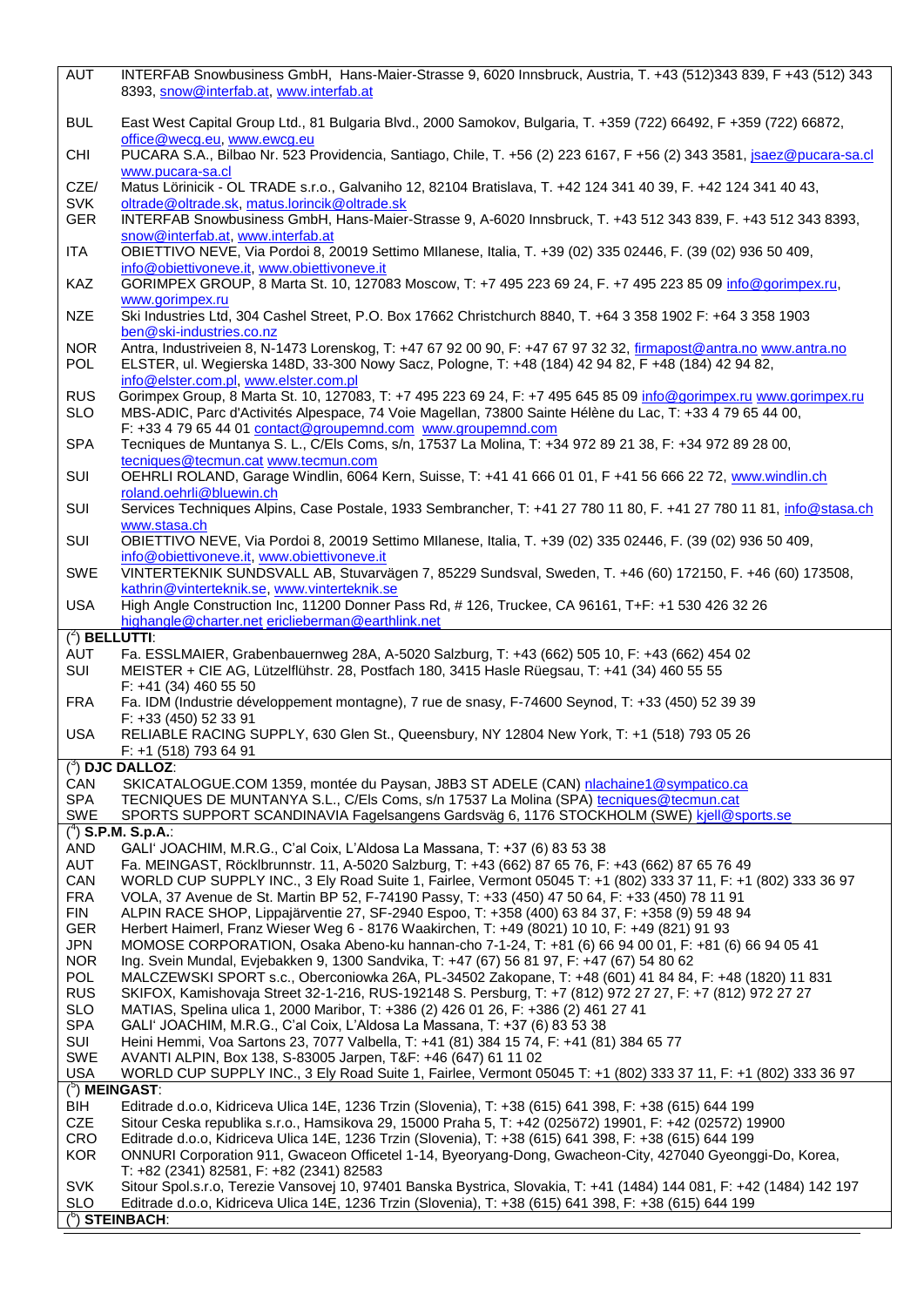| <b>AUT</b>                   | STEINBACH-Hand-Injektionssprühbalken: BELLUTTI Planen, Hallerstr. 125b, 6020 Innsbruck, T: +43 (512) 26 41 50,                                                                                                  |
|------------------------------|-----------------------------------------------------------------------------------------------------------------------------------------------------------------------------------------------------------------|
| <b>GER</b>                   | F: +43 (512) 26 41 62 17<br>STEINBACH-MASCHINEN-Injektionssprühbalken: Kässbohrer Geländefahrzeuge AG, Rittinghaus Str. 2, D-89250 Senden                                                                       |
|                              |                                                                                                                                                                                                                 |
| $\binom{7}{1}$ LISKI:<br>AUS | JOSEPH EVENTS PTY LTD, P.O. Box 1546, DOUBLE BAY NSW 1360, T: +61 418465727,                                                                                                                                    |
| <b>AND</b>                   | david@josephevents.com.au<br>SPORT TEMPS, Josef Padrosa, 9 - 08960 Sant Just Desvern (Barcelona), T: +34 629 469026, F: +34 93 2374549,                                                                         |
| <b>AUT</b>                   | info@sport-temps.com<br>ALPINA Sicherheitssysteme Gmbh, Bundesstrasse 20, A-9552 Steindorf, T: +43 (4243) 24800, F: +43 (4243) 24805,<br>office@alpina.at                                                       |
| <b>BEL</b><br>BIH            | NEWSPORTS, Amethisthweg 31, 2665 NT Bleiswijk, T: +31 858771751, bert@newsports.nl<br>TESMA SPORT d.o.o., Bleiweisova cesta 30, 4000 Kranj, T: +386 (4) 595 87 60, F: +386 (4) 595 51 79,<br>info@tesmasport.si |
| <b>BLR</b>                   | D.S.S. Ltd, Drezdenskaya Street, case 8, building 2, office 12, 194017 St. Petersburg, T: +7 (812) 2930677,<br>F: +7 (812) 2930678, a@dss-piter.ru                                                              |
| <b>BUL</b>                   | MAXSPORT 2000 Ltd, 4 Luben Karavelow str., 1142 SOFIA, T: +359 2 980 9401, F: +359 2 987 6752,<br>office@maxsport-bg.co                                                                                         |
| CAN                          | FORTYNINE/51, 420 Second Street, ON L9Y 1G8 Collingwoood, T: +1 705 8885088, sami@fornynine51.com                                                                                                               |
| <b>CHI</b>                   | ALCAMAN LTDA., Av. Kennedy 5600 of. 1415, SANTIAGO DE CHILE, T: +56 2 2242 1979, alcaman@alcaman.cl                                                                                                             |
| <b>CHN</b>                   | HARBIN HI-RIDER Co. LTD. (HARBIN ALLWAYS), 3-6 No.15 Ganshui Road, Xiangfang District, 150036 Harbin,<br>T: +86 (451) 82305661, F. +86 (451) 82304198, allways ski@163.com                                      |
| CRO                          | TESMA SPORT d.o.o., Bleiweisova cesta 30, 4000 Kranj, T: +386 (4) 595 87 60, F: +386 (4) 595 51 79,<br>info@tesmasport.si                                                                                       |
| <b>CZE</b>                   | SC PRODUCTION s.r.o., K Lesu 565, 25262 Horomenice, Praha Zapad, T: +420 (737) 222 410,<br>dobisova@sc-production.com                                                                                           |
| EE.<br><b>FIN</b>            | KESSU, Juurakkokuja 4 - 01510 VANTAA, T: +358 9 664 404, contact@kessu.fi<br>PROCENTTERI OY / SKI SAFARI, Paakarinkatu 4 c 6, 33830 Tampere, T: +358 503132223,<br>mikko.peltola@skisafari.fi                   |
| <b>FRA</b>                   | APPRO MOUNTAIN - 430 Route de Bonnegarde, 31110 Montauban de Luchon, T: +33 5 32170400 -<br>contact@appromountain.com                                                                                           |
| GEO                          | MOGZAURI DISTRIBUTION COMPANY, 12 Zaqariadze st., 0177 TBILISI, T: +99532 390536, F.+99532 390536,<br>info@mogzauri.ge                                                                                          |
| <b>GER</b>                   | GREENSNOW! Dirk von Unger, Inderstorferstraße 57, 80689 Munchen, T: +49 (89) 12009955, F: +49 (89) 12009956,<br>dvu@greensnow.eu                                                                                |
| GRE                          | MONTE NOULIKAS, 5th km Verias - Naousas, 59100 Veria, T: +30 23310 67347, F: +30 23310 66133,<br>g.noulikas@montenoulikas.gr                                                                                    |
| <b>ISL</b><br>IRI            | SPORTVIK, Skulabraut 9, 540 Blonduos, T: +354 8482760, snoja.m@sportvik.com<br>ARYA INDUSTRIAL TRADING, Saadi Jonoubi St. 252, Teheran, T: +98 2188505016 - +39 333 1559248,<br>arya.italia@gmail.com           |
| LTU                          | KESSU, Juurakkokuja 4 - 01510 VANTAA, T: +358 9 664 404, contact@kessu.fi                                                                                                                                       |
| <b>LVA</b>                   | KESSU, Juurakkokuja 4 - 01510 VANTAA, T: +358 9 664 404, contact@kessu.fi                                                                                                                                       |
| <b>JPN</b>                   | LOVETT CORPORATION, -22-14 Sugano, Ichikawa, 272-0824 Chiba, T: +81 (47) 326 29 57, F: +81 (47) 326 75 65,<br>info@lovett-corp.com                                                                              |
| <b>JPN</b>                   | B • J LTD, Umedahonchou 2-37-3, 344-0053 Kasukabe, T: +81 (48) 7968788, F: +81 (48) 7968955,<br>info@tuneup-factory-bj.com                                                                                      |
| <b>KAZ</b>                   | D.S.S. Ltd, Drezdenskaya Street, case 8, building 2, office 12, 194017 St. Petersburg, T: +7 (812) 2930677, F: +7<br>(812) 2930678, a@dss-piter.ru                                                              |
| <b>KOR</b>                   | SNOWMARINE, B1, 113-22, Apgujeong-ro, Gangnam-gu, SEOUL, T: +82 10 8703 0755 / +82 10 4658 1685,<br>liski.kr@gmail.com - byunclode@gmail.com - aualive@naver.com                                                |
| <b>KOR</b>                   | SDF Corporation Co., Ltd, 2F, 62-3, Olympic-ro, Daegwallyeong-myeon, 25347 Pyeongchang-gun, Gangwon-do -<br>05656 SEOUL, T: +82 2 2231 8941, sdf@sdfcorp.co.kr                                                  |
| <b>KOS</b>                   | TESMA SPORT d.o.o., Bleiweisova cesta 30, 4000 Kranj, T: +386 (4) 595 87 60, F: +386 (4) 595 51 79,<br>info@tesmasport.si                                                                                       |
| <b>MKD</b>                   | TESMA SPORT d.o.o., Bleiweisova cesta 30, 4000 Kranj, T: +386 (4) 595 87 60, F: +386 (4) 595 51 79,<br>info@tesmasport.si                                                                                       |
| <b>MNE</b>                   | TESMA SPORT d.o.o., Bleiweisova cesta 30, 4000 Kranj, T: +386 (4) 595 87 60, F: +386 (4) 595 51 79,<br>info@tesmasport.si                                                                                       |
| <b>NOR</b>                   | ANTRA AS Sophie Radichs vei 1, N-2003 Lillestrom, T: +47 67920090 / +47 9598 00 70, mads.morch@antra.no                                                                                                         |
| <b>NZL</b>                   | COBERGER ACADEMY, 23 Merioneth Street, 9302 Arrowtown, T: +64 21 466457, Nils@coberger.co.nz                                                                                                                    |
| POL                          | IKATUR A. Malysa sp.jawna, UL. ZARY 20 - 32-031 MOGILANY, T. +48 12 444 50 60, F. +48 12 444 50 63,                                                                                                             |
| POL                          | info@winterservice.pl<br>MARABUT sp. z o.o., 32070 - CZERNICHOW 451, T: +48 12 270 24 24, F: +48 12 270 24 40,                                                                                                  |
| <b>ROU</b>                   | m.rostworowski@marabut.pl<br>S.C. TREND SPORT SRL, Str. B.P. Hasdeu nr.6 Bl. 14 Sc.B Ap11, 500413 Brasov, T. +40 (722) 566625,                                                                                  |
| <b>RUS</b>                   | contact@trendsport.ro<br>D.S.S. Ltd, Drezdenskaya Street, case 8, building 2, office 12, 194017 St. Petersburg, T: +7 (812) 2930677,<br>F: +7 (812) 2930678, a@dss-piter.ru                                     |
| <b>SLO</b>                   | TESMA SPORT d.o.o., Bleiweisova cesta 30, 4000 Kranj, T: +386 (4) 595 87 60, F: +386 (4) 595 51 79,                                                                                                             |
| <b>SPA</b>                   | info@tesmasport.si<br>SPORT TEMPS, Josef Padrosa, 9 - 08960 Sant Just Desvern (Barcelona), T: +34 629 469026, F: +34 93 2374549,<br>info@sport-temps.com                                                        |